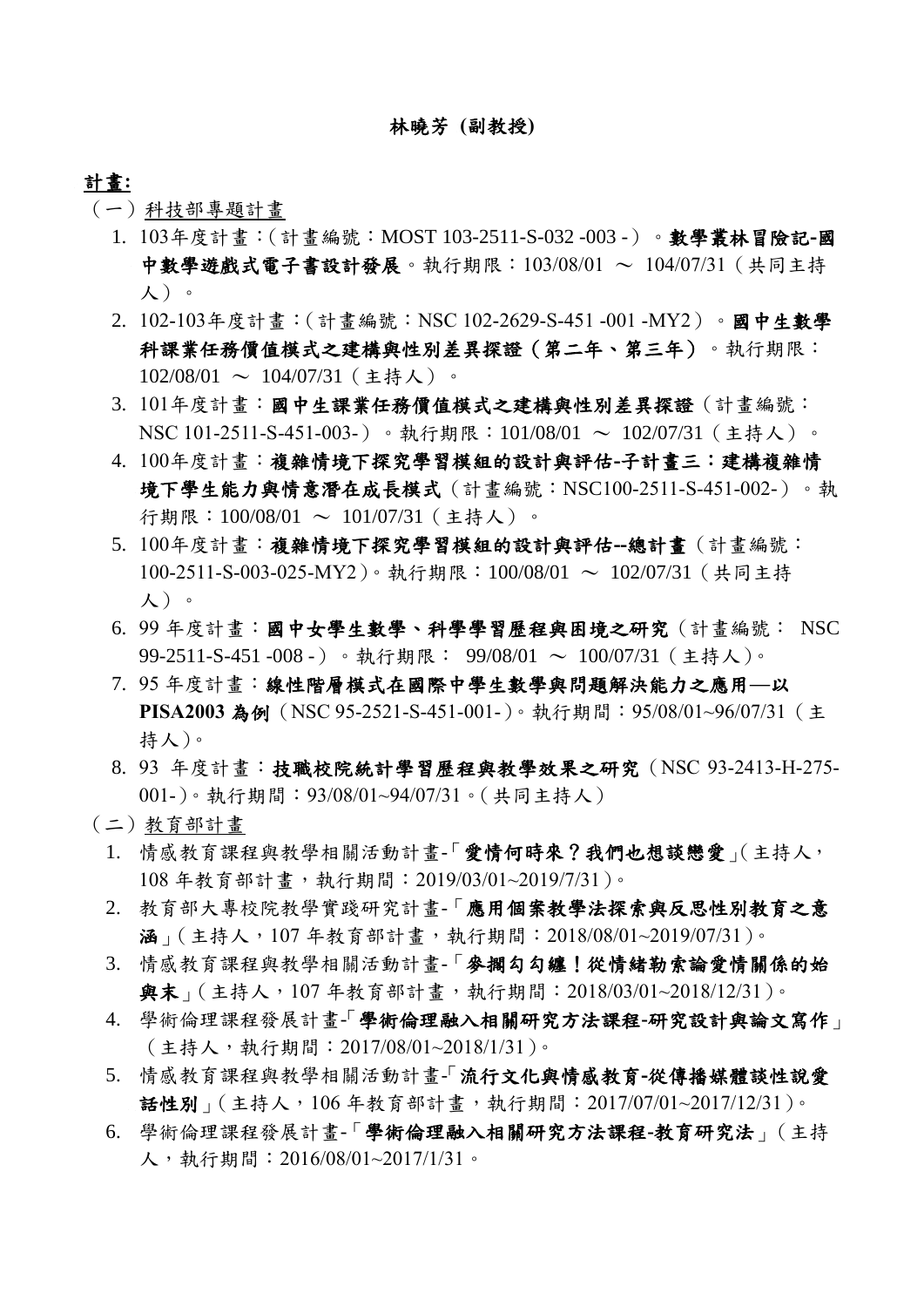- 7. 情感教育課程與教學相關活動計畫「- 獨佔的愛,愛的獨佔**-**友情與愛情的翹翹板」 (主持人,執行期間:2016/07/01~2016/12/31。
- 8. 情感教育課程與教學相關活動計畫-「學,分手**-**分手,讓我們都更幸福」(主持 人,執行期間:2014/07/01~2014/12/31。
- 9. 情感教育課程與教學相關活動計畫-「談戀愛**-**男人來自火星,女人來自金星」(主 持人,執行期間:2013/08/01~2013/12/31)。
- 10.95-98 年度校安通報性侵害或性騷擾事件資料質化分析與統計計畫。(主持人, 2009 年教育部委託案,執行期間:2009/09/30~2010/4/29)。
- 11. 性別平等教育推動人才培育研習計畫(中區-明道大學,2006, 3/7-9、南區-臺南 關仔嶺統茂飯店,2006, 3/21-23)。(主持人,2005 年教育部委託案)。

# 專書**:**

- 1. 陳正昌、林曉芳(2020)。**R** 統計軟體與多變量分析。臺北市:五南。(2020 年 8 月出版)
- 2. 林曉芳(2020)。統計學-SPSS 之操作與應用。臺北市:五南。ISBN: 9789577636836(2020 年 1 月 31 日出版)
- 3. 林曉芳(2014)。多變量分析在社會科學領域之應用**-SPSS** 操作與資料分析。臺 北市:鼎茂圖書出版有限公司。ISBN:978-986-226-930-5(*2014* 年 *7* 月出版)
- 4. 林曉芳(2013)。統計學**-SPSS** 之應用(三版)。臺北市:鼎茂圖書出版有限公 司。ISBN:978-986-226-911-4(*2013* 年 *6* 月出版)
- 5. 林曉芳(2013)。**12** 小時搞定 **SPSS** 統計分析(數位學習光碟共八片)。臺北 市:鼎茂圖書出版有限公司。ISBN:9566921600039(*2013* 年 *2* 月 *1* <sup>日</sup>出版)
- 6. 林曉芳(2011)。統計學**-SPSS** 之應用(二版)。臺北市:鼎茂圖書出版有限公 司。ISBN:*978-986-226-524-6*(*2011* 年 *05* 月 *19* <sup>日</sup>出版)
- 7. 林曉芳(2008)。統計學**-SPSS** 之應用。臺北市:鼎茂圖書出版有限公
- 8. 林于弘、林曉芳(2005)。國小級任教師對作文教學觀念態度之調查研究。彙編於 94 年度地方教育輔導叢書-傳承與變革(pp.287-314),臺北市:國立臺北教育大學編印。 ISBN:986-00-4148-2(2005 年 12 月出版)
- 9. 胡政源、林曉芳編(2004)。企業研究方法**—SPSS** 的應用實例。臺北市:鼎茂圖書 出版有限公司。ISBN: 986-122-235-9 (2004年8月出版)

### 期刊論文**: (2010** 年迄今**)**

- 1. Suanrueang, P., Shen, Y. J., Lin, H. F., Er, T. K., Suen, M. W., & Shieh, F. A . (2021). Gender Differences in Geriatric Syndromes as Mental Illness and Nervous System Diseases in Hospitalized Thai Older Patients. *Psychogeriatrics,* **(Accept,** *SCIE, Q2***)**
- 2. Lee, L., & Lin, H. F.\* (2020). Music Educational Therapy and the Figurenotes Music Pedagogical Approach for Young Children with Special Needs. *Universal Journal of Educational Research, 8*(6), 2483-2492. **(***SCOPUS Indexed Journal, Q4***)**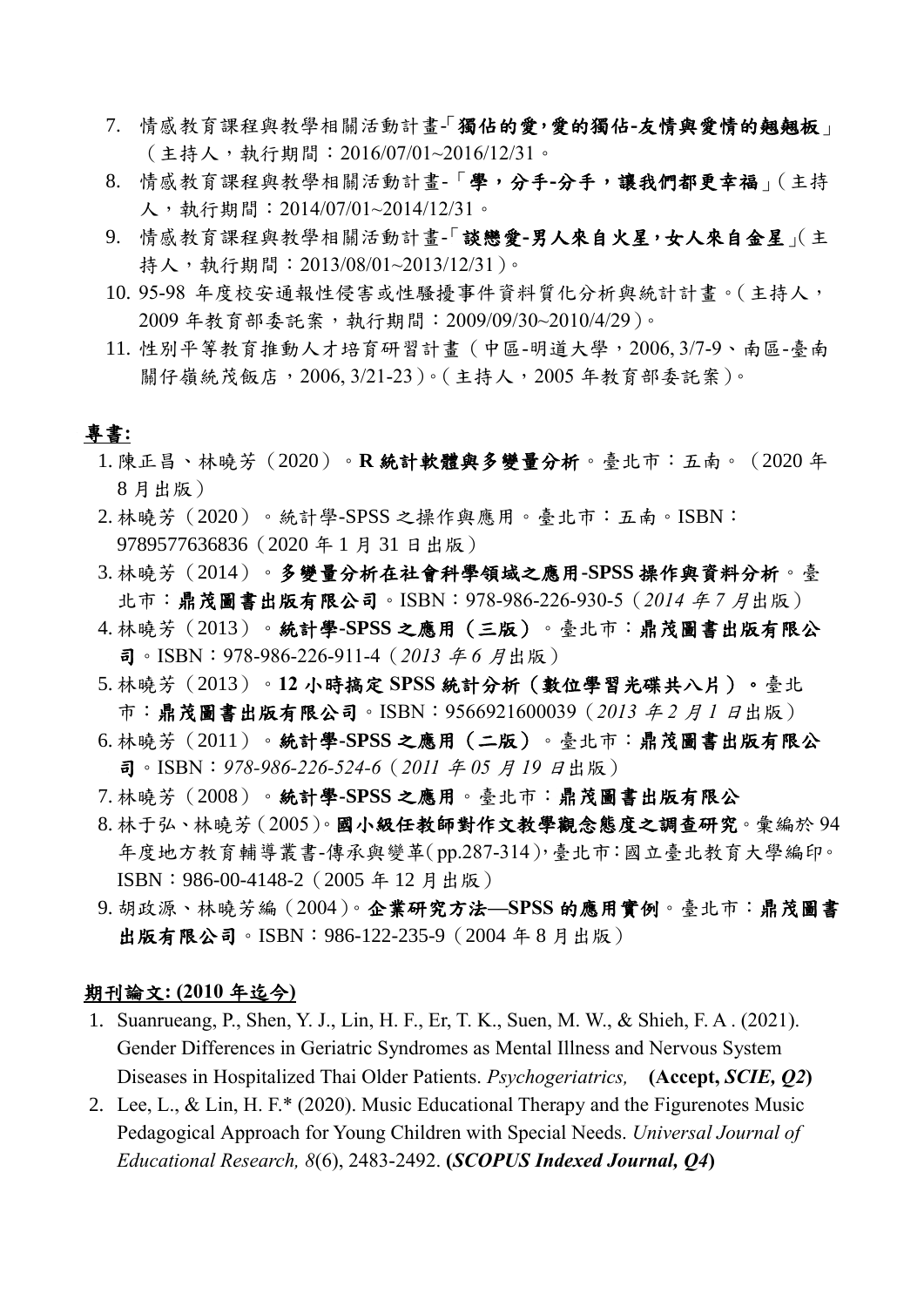- 3. Lai, T. L., & Lin, H. F.\*(2018). An investigation of the relationship between beliefs, values, and technological pedagogical content knowledge among mathematics teachers.*Technology, Pedagogy and Education,27*(4), 445-458. DOI: 10.1080/1475939X.2018.1496137(*SSCI & SCOPUS Indexed Journal Q1*)
- 4. Javier Sánchez-Rosas, Lou, Y. C., **Lin, H. F.**, Silvana Larroza (2017). A Spanish Version of the Achievement Task Value Scale for University Students: Internal, Convergent, and Criterion Validity and Reliability in Argentinian Students. *Pensando psicología, 13*(21), 41-57。
- 5. 林曉芳(2016)。國中生數學科課業任務價值量表之建構。臺中教育大學學報**:**教育 類,**30**(1),53-80。
- *6.* Lai, T. L., & Lin, H. F. (2015). Exploring Mathematics Teachers'Perception of Technological pedagogical content knowledge. *Journal of Educational Media & Library Sciences(JoEMLS), 52(*1), 59-82.(*TSSCI & SCOPUS Indexed Journal, Q2*)
- 7. 張慧淳、林曉芳\*(2013)。探究學生小組成就區分法對五年級學生數學學習成效之 影響-以數與量為例。教師專業研究,**5**,1-30。
- 8. 林曉芳(2013)。從改革高等教育政策談私立大學教師任務。臺灣教育評論月刊,**2**  $(7)$ , 28-30.
- 9. 羅幼瓊、林曉芳\*、林清文(2013)。大學生課業任務價值量表編製之研究。高雄師 大學報,**34**,1-20。
- 10.林曉芳(2013)。合作學習教學策略在成人教育之應用。教育學術彙刊,**5**,83- 102。
- 11.Chou, C. P., Lin, H. F., & Chiu, Y. R. (2013).The impact of SSCI and SCI on Taiwan's academy: an outcry for fair play. *Asia Pacific Education Review, 14*(1), 23-31.(*SSCI & SCOPUS Indexed Journal, Q2*)
- 12.Lin, H. F. (2013). The Well-Being of Junior High School Students in Taiwan in Relation to Familial Socioeconomic Status, School Life Adjustment, and Deviant Behavior. *Psychology*(*PSYCH*)*, 4***(3A), 217-223***.*
- 13.Lou, Y. C., Lin, H. F.,\* & Lin C. W. (2013).Development and Confirmatory Factory Analysis of the Achievement Task Value Scale for University Students. *Journal of Psychoeducational Assessment, 31(*5), 482-492.(*SSCI & SCOPUS Indexed Journal, Q2*)
- 14.Lin, H. F. (2012). The Impact of the University Mulitiple-Channel Entrance Policy on Student Learning Outcome*. Chinese education and society, 45*(5-6),59-69. *(SCOPUS Indexed Journal,Q4*)
- 15.Lou, Y. C., &Lin, H. F. (2012). Estimate of global research trends and performance in family therapy in social science citation index. *Scientometrics,90*,807-823*.*(*SSCI & SCOPUS Indexed Journal,Q1*)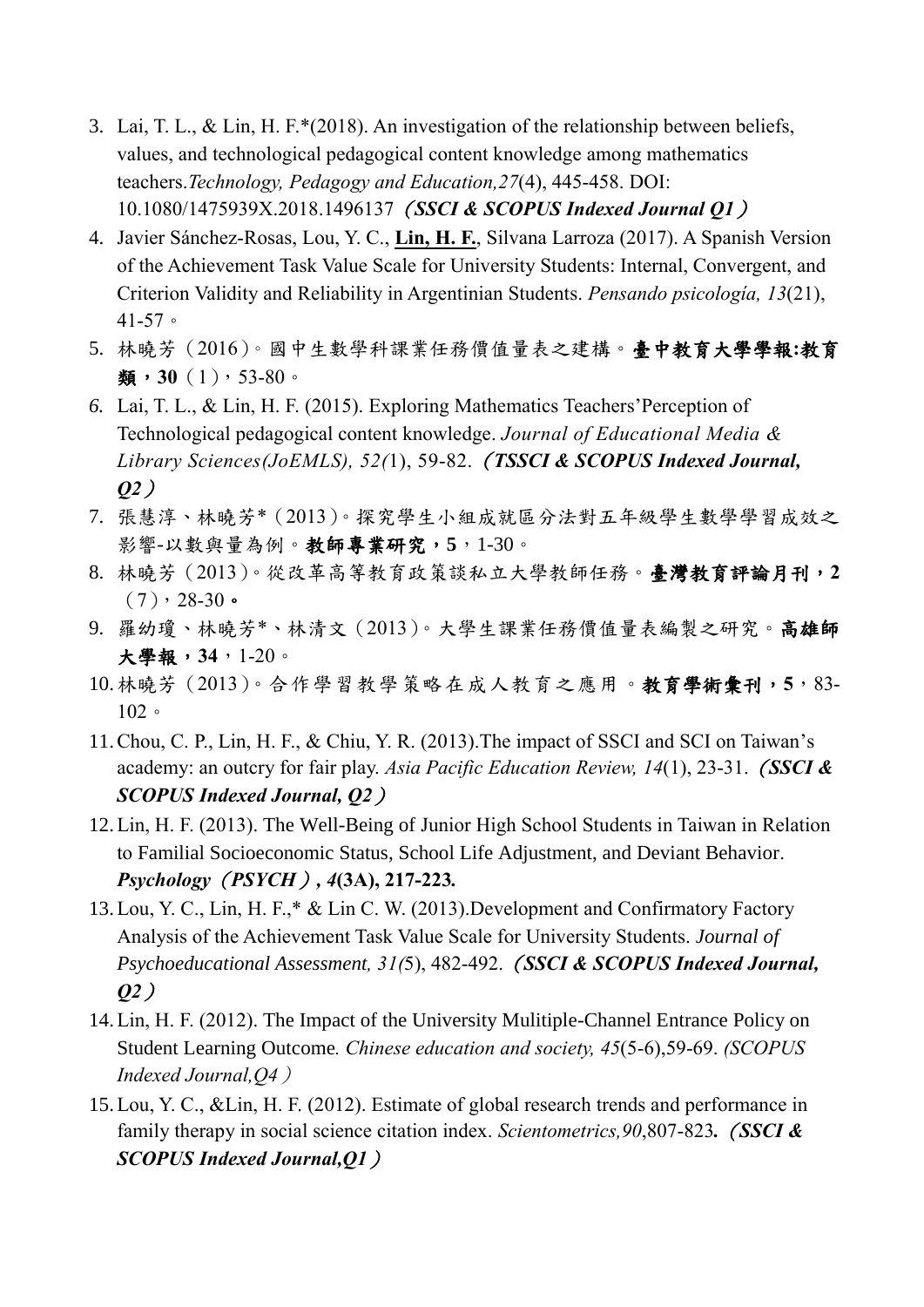- 16.林曉芳\*、黃碧惠(2010)。國小教師性別平等意識之研究-以雲林縣為例。明道通 識論叢,**8**,97-114。
- 17.林汝佑、林曉芳\*(2010)。電腦多媒體融入教學對高職生英語學習動機之研究。 明道通識論叢,**8**,67-96。

## 研討會發表論文**(2010** 年迄今**)**

- 1. Lin, H. F.\*, Lee, L., & Vasistha B. (2021). *A Comparative Study on the Parental Music Literacy of Preschool Children-Taking Taiwan and Southern India as Examples.* The 4th Eurasian Conference on Educational Innovation 2021 (ECEI 2021). Taitung, Taiwan, February 5-7, 2021. (*SCOPUS Conference Indexed)*
- 2. Lin, H. F. (2020). *The Study of Junior High School Girl Students on Science Learning Progress*. 2020 International Conference on Women in Science and Technology (IConWiST) and Asia and Pacific Nation Network (APNN) Meeting (2020.10.24-25). New Taipei City, Taiwan.
- 3. Lee, L., & Lin, H. F. (2020/Feb.). *The Impact of a Holistic Music Educational Approach on Young Children learning American English.* The 3rd Eurasian Conference on Educational Innovation 2020 (ECEI 2020). Hanoi, Vietnam, February 5-7, 2020. (*SCOPUS Conference Indexed)*
- 4. Lee, L., & Lin, H. F. (2020/Feb.). *A Study on the Application of FigureNotes Teaching Method to Music Needs of Children with Special Needs.* The 3rd Eurasian Conference on Educational Innovation 2020 (ECEI 2020). Hanoi, Vietnam, February 5-7, 2020. (*SCOPUS Conference Indexed)*
- 5. Suen, M. W., Wu, K.W., Artaria M.d., Lin, H. .F., Lin, H. C., & Chuo, M. H. (2019). *Development and Validation of the Homosexuality Attitude and Stereotype Scale-Long Form Scale (HAS-LF Scale) in Taiwan University Sample.* Global Conference on Education and Research (GLOCER). May 21-24, 2019 at the University of South Florida Sarasota-Manatee, Sarasota, Florida, USA.
- 6. 林曉芳(2019)。應用個案教學法探索與反思性別教育之意涵。雲林科技大學第二屆 2019 教學創新示範學校國際研討會(2019.05.18)。。主辦單位:國立雲林科技大學。
- 7. 馬玉柵、林曉芳、葉璿雯(2018)。學習共同體於八年級理化學習之行動研究。**2018** 教育高階論壇國際學術研討會(2018.11.16-17)。主辦單位:國立臺南大學。
- 8. 巫秀英、林曉芳(2018)。合作式心智圖融入國中歷史教學之行動研究。2018 台灣 心理學年會暨學術研討會壁報發表獨立論文。(2018.10.13-14)。主辦單位:長榮大 學。
- 9. 李淑燕、林曉芳、許崇憲(2018)。翻轉學習之學思達教學法應用於高職英文閱讀理 解與學習態度之實驗研究。2018 台灣心理學年會暨學術研討會壁報發表獨立論文。 (2018.10.13-14)。主辦單位:長榮大學。
- 10. 邱俊賢、林曉芳(2018)。運用翻轉教學與合作學習於高職數學學習成效之研究。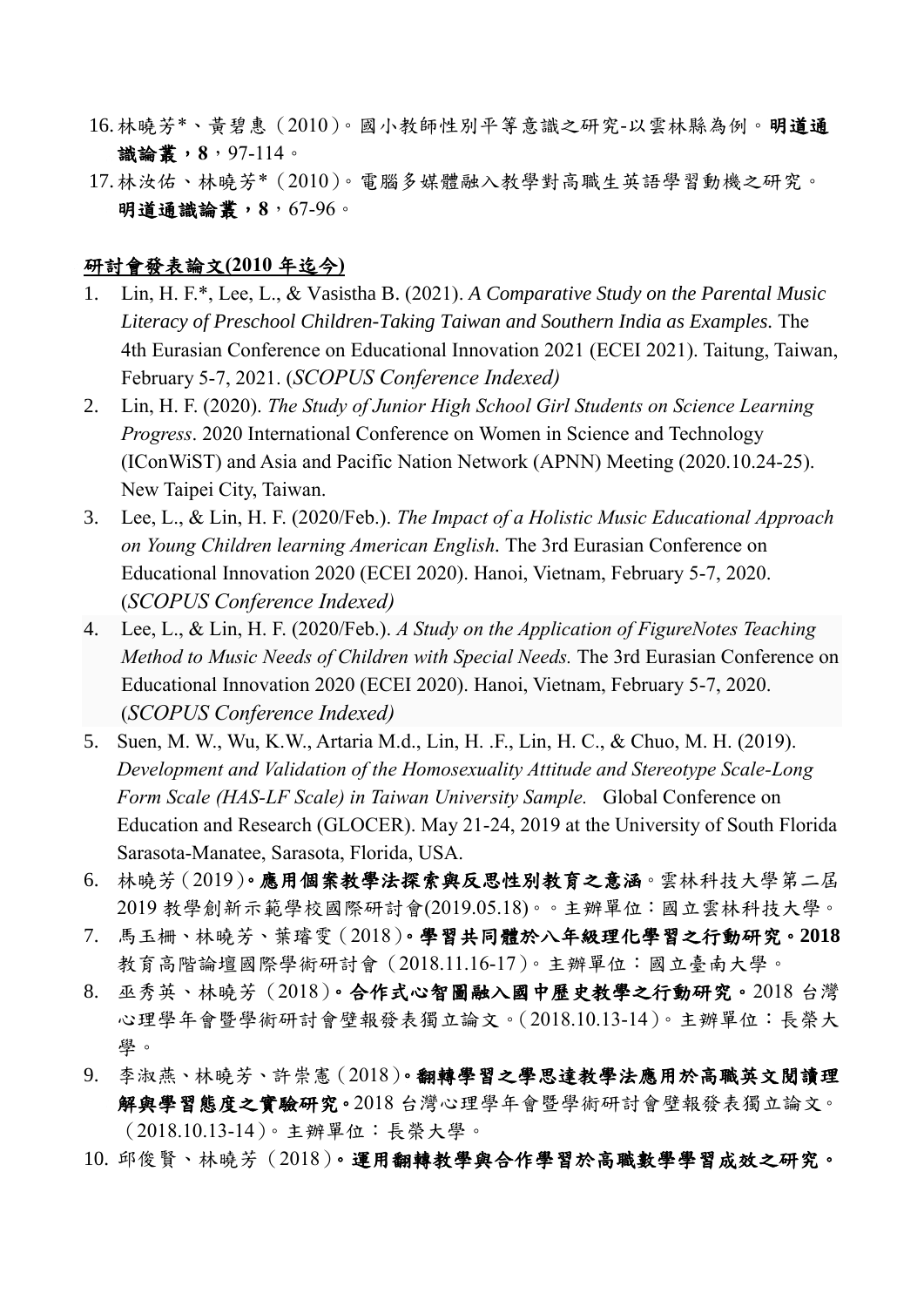2018 台灣心理學年會暨學術研討會壁報發表獨立論文。(2018.10.13-14)。主辦單位: 長榮大學。

- 11. 馬玉柵、林曉芳(2018)。運用學習共同體於國中理化科學習之行動研究。第七屆中 華教育家教育理念國際學術研討會(2018.6.9)。主辦單位:明道大學課程與教學研 究所。
- 12. 洪鈞宛、林曉芳(2018)。英語繪本在國小英語教學應用之探討。第七屆中華教育家 教育理念國際學術研討會(2018.6.9)。主辦單位:明道大學課程與教學研究所。
- 13. 黃瑄瑄、林曉芳(2018)。運用聯絡簿來實施品格教育。第七屆中華教育家教育理念 國際學術研討會(2018.6.9)。主辦單位:明道大學課程與教學研究所。
- 14. 黃詩倩、林曉芳(2018)。兒童在博物館學習的理論與特性初探。第七屆中華教育家 教育理念國際學術研討會(2018.6.9)。主辦單位:明道大學課程與教學研究所。
- 15. 李佩樺、林曉芳(2018)。家庭教育資源、自我效能對數學成就的影響。第七屆中華 教育家教育理念國際學術研討會(2018.6.9)。主辦單位:明道大學課程與教學研究 所。
- 16. 黃孃嬋、林曉芳(2018)。家庭環境、課後活動對國小國語學習成就的影響。第七屆 中華教育家教育理念國際學術研討會(2018.6.9)。主辦單位:明道大學課程與教學 研究所。
- 17. 楊至平、林曉芳(2017)。國小學童使用均一教育平台對學生數學學習成效之探究**—** 以臺中市某國小為例。第三屆二十一世紀創意教學英語文研討會(2017.12.09)。主 辦單位:明道大學英語系。
- 18. 林曉芳、李淑燕(2017)。翻轉學習之學思達教學法應用於高職英文閱讀理解與學習 態度之實驗研究。第三屆二十一世紀創意教學英語文研討會(2017.12.09)。主辦單 位:明道大學英語系。
- 19. 宋佩珊、林曉芳(2017)。國中生理財素養之相關研究。第六屆中華教育家教育理 念國際學術研討會(2017.4.15)。主辦單位:明道大學課程與教學研究所。
- 20. 劉靜穎、林曉芳(2017)。國中生智慧型手機使用行為之研究**-**以台中市某國中為 例。第六屆中華教育家教育理念國際學術研討會(2017.4.15)。主辦單位:明道大 學課程與教學研究所。
- 21. 姚江昌、林曉芳(2017)。臺灣學生學習成就評量資料庫(**TASA**)簡介。第六屆 中華教育家教育理念國際學術研討會(2017.4.15)。主辦單位:明道大學課程與教 學研究所。
- 22. 劉瑾珊、林曉芳(2017)。實施讀報教育對提升七年級學生閱讀理解能力之行動研 究。第六屆中華教育家教育理念國際學術研討會(2017.4.15)。主辦單位:明道大 學課程與教學研究所。
- 23. 巫秀英、林曉芳 (2017)。國中教師運用合作學習於歷史科教學之省思。第六屆中 華教育家教育理念國際學術研討會(2017.4.15)。主辦單位:明道大學課程與教學 研究所。
- 24. Lin, H. F., & Hung, P. C. (2017).*The Study of Interactive Response System*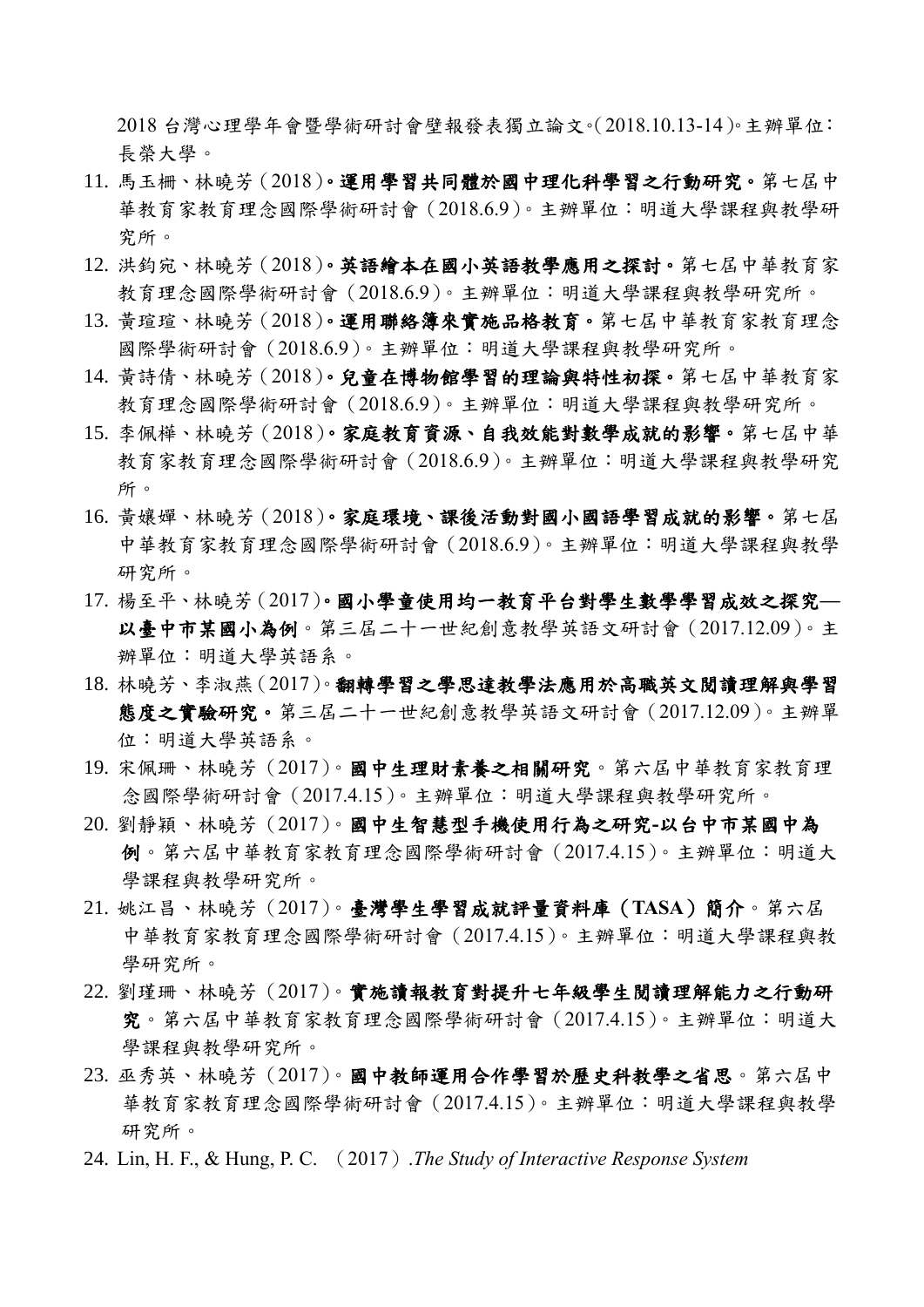*Integrating the Fourth Grade Mathematics Teaching- an Example of Concept about Number and Quantity.*Presented atThe *11th annual International Technology, Education and Development Conference***, INTED2017.**March, 6-8, 2017.Valencia, Spain.

- 25. Lin, H. F. (2017). *The Study of parental expectation and self-expectation on mathematics achievement of junior high school students in Taiwan*. Presented at 2017 International Conference on Education and Global Studies. April, 6-8, 2017, Kyoto, Japan.
- 26. 許淳逸、林曉芳(2016)。國民小學教師對同志族群刻板印象**-**以台中市為例。第 五屆中華教育家教育理念國際學術研討會(2016.5.28)。主辦單位:明道大學課程 與教學研究所。
- 27. 洪邦傑、林曉芳(2016)。**IRS** 及時反饋系統融入四年級數學領域教學之研究。第 五屆中華教育家教育理念國際學術研討會(2016.5.28)。主辦單位:明道大學課程 與教學研究所。
- 28. 林曉芳(2015)。從性別平等觀點論大學生情感教育之教學研究。2015 藝術美學與 通識教育學術研討會(2015.12.18)。主辦單位:明道大學通識教育中心。
- 29. Lai, T. L. & Lin, H. F.(2015). *Feedback design for a game-based learning system for low achieving students in mathematics*. Paper presented at 9th International Conference on e-Learning, Las Palmas de Gran Canaria, 21 – 24, July, Spain.
- 30. 呂曉青、林曉芳(2015)。自我概念對國小學童學業成就之影響**-**以 **TASA 2012** 為例。 靜宜大學教育研究所「活化教學」學術研討會(2015.06.12)。臺中市:靜宜大學教 育研究所。
- 31. 林曉芳(2014)。國中生課業任務價值模式之建構與性別差異探證。第十一屆海峽兩 岸心理與教育測驗學術研討會(2014.08.22-24)。主辦單位:國立臺中教育大學、中 國測驗學會。
- 32. Lin, H. F. (2014). *Investigating the Impact of Junior High School Students' Gender on Mathematics Achievement Task Value in Taiwan.* The Asian Conference on the Social Sciences 2014(ACSS2014). June 12-15, Osaka, JAPAN.
- 33. 林欣怡、卓立正、林曉芳(2014)。學習興趣、自我效能與學習價值對八年級學生 科學學習成就之影響-以 **TIMSS2011** 臺灣為例。第四屆中華教育家教育理念國 際學術研討會(2014.05.22-24)。彰化縣:明道大學。
- 34. 朱家玲、王大延、林曉芳(2014)。國小學童吃零食的習慣調查研究**-**以臺中市某 國小為例。第四屆中華教育家教育理念國際學術研討會(2014.05.22-24)。彰化 縣:明道大學。
- 35. 傅瑞怡、林曉芳(2014)。以專訪一位高職績優教師來探討班級經營理論與實務。 第四屆中華教育家教育理念國際學術研討會(2014.05.22-24)。彰化縣:明道大 學。
- 36. 王韋婷、孫旻暐、林逸祥、林曉芳(2013)。雙性戀者對於不同性別對象的愛情觀 差異。台灣心理學會第 52 屆年會暨學術研討會壁報論文(2013/10/19-20)。臺北 市:國立政治大學。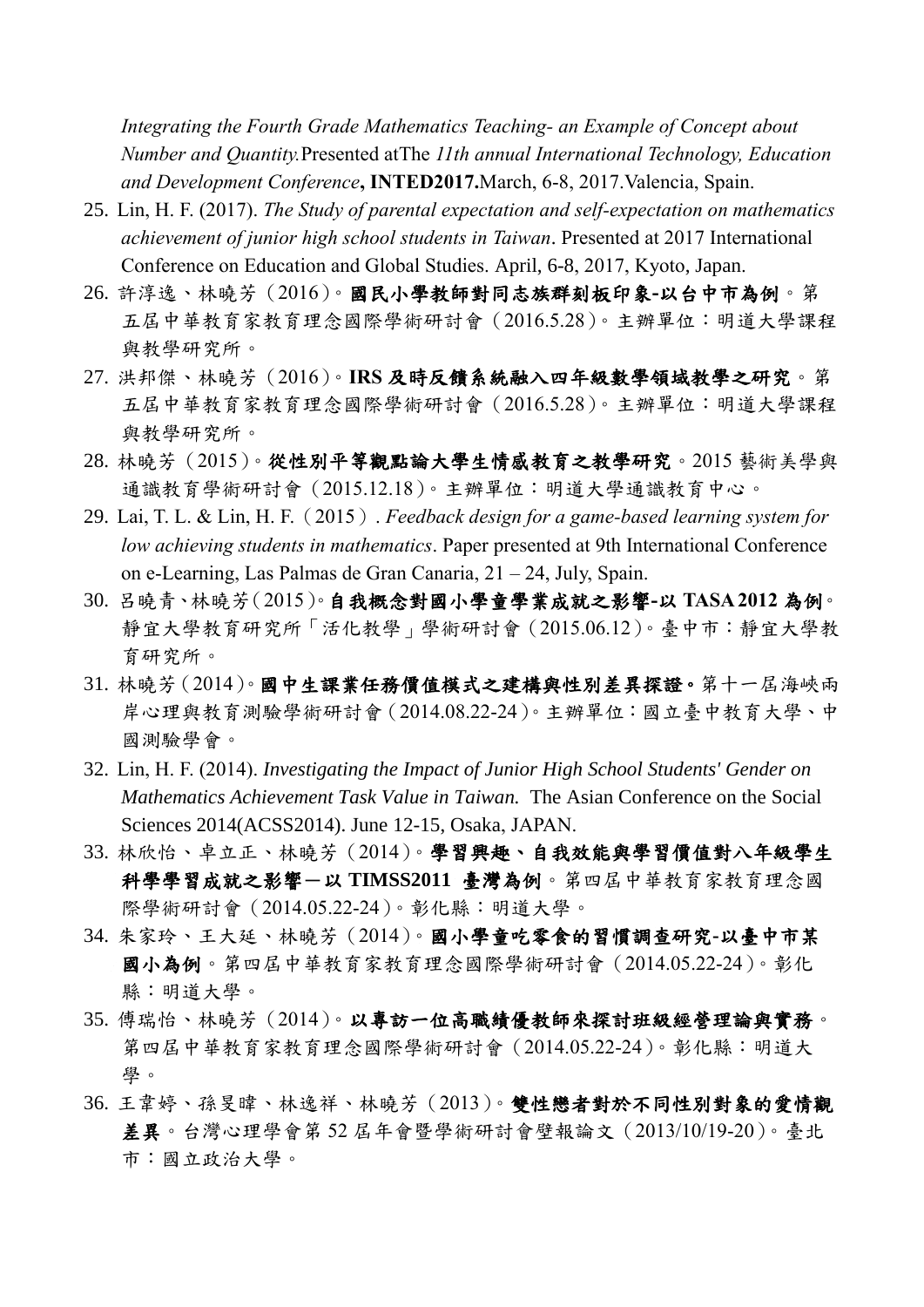- 37. 洪乙民、林曉芳(2013)。家庭文化資本與學齡前數學經驗透過學習動機對四年級 學生數學學習成就之影響-以 **TIMSS 2011** 為例。台灣心理學會第 52 屆年會暨學 術研討會壁報論文(2013/10/19-20)。臺北市:國立政治大學。
- 38. 紀梅秋、林曉芳(2013)。檔案評量實施於幼兒園方案教學的實踐歷程。台灣心理 學會第 52 屆年會暨學術研討會壁報論文(2013/10/19-20)。臺北市:國立政治大 學。
- 39. 蕭博仁、林曉芳(2013)。國中教師幸福感與教學效能之研究**-**以臺南市為例。台 灣心理學會第 52 屆年會暨學術研討會壁報論文(2013/10/19-20)。臺北市:國立 政治大學。
- 40. Chen, Y. K., Hsu, Y. S., Lin, S. S., Changlai, M. L., &Lin, H. F.(2013). *Scaffolding the development of decision-making criteria on socio-scientific issues: A meta-cognitive approach.*presentation at EASE 2013:The Third International Conference of East-Asian Association for science Education(**EASE2013**)**.**July 4-6, 2013, Hong Kong Institute of Education, Hong Kong.
- 41. Lin, H. F. (2012). *The Impact of Value Expectation, Learning Experience, and School Environment on High School Students' Science Inquiry Competency Performance.*Presented atInternational Conference on Education Systems (ICES'12). December 29th to 30<sup>th</sup>,2012, Kuala Lumpur, Malaysia.
- 42. Lin, H. F, & Chuang, W. C. (2012). *The Effects of Nine-year Compulsory English Curriculum Policy on English Learning Motivation and Achievement for Elementary School Fourth Grader.* Presented at Pacific Early Childhood Education Research Association (PECERA) 13<sup>th</sup> Annual Conference: "Building a Community of Researchers: Children at the Heart of Research",  $20<sup>th</sup>$  July  $-22<sup>nd</sup>$  July 2012, SINGAPORE.
- 43. 林曉芳(2011)。國中女學生數學學習歷程與困境之研究。第二屆中華教育家教育理 念國際學術研討會(2011.11.25)。彰化縣:明道大學。
- 44. 紀梅秋、林曉芳(2011)。方案課程教學發展的歷程一以彰化縣某大學附幼「食物」 主題為例。第二屆中華教育家教育理念國際學術研討會(2011.11.25)。彰化縣:明 道大學。
- 45. 林家鳳、林通修、林曉芳(2011)。國小自然科星象概念試題編製與分析之研究。第 二屆中華教育家教育理念國際學術研討會(2011.11.25)。彰化縣:明道大學。
- 46. 張琪昀、林曉芳(2011)。國小一年級數學科加減運算自編成就測驗之探究。第二屆 中華教育家教育理念國際學術研討會(2011.11.25)。彰化縣:明道大學。
- 47. 湯惠雅、王俊翔、林曉芳(2011)。以自編數學科成就測驗探討低年級學生時間概念 之迷思。2011 華人社會的教育發展系列研討會(2011.11.11 -13)。中國澳門:澳門 大學。
- 48. 林曉芳(2011)。合作學習對教育統計學習成效之行動研究。2011 華人社會的教育 發展系列研討會(2011.11.11 -13)。中國澳門:澳門大學。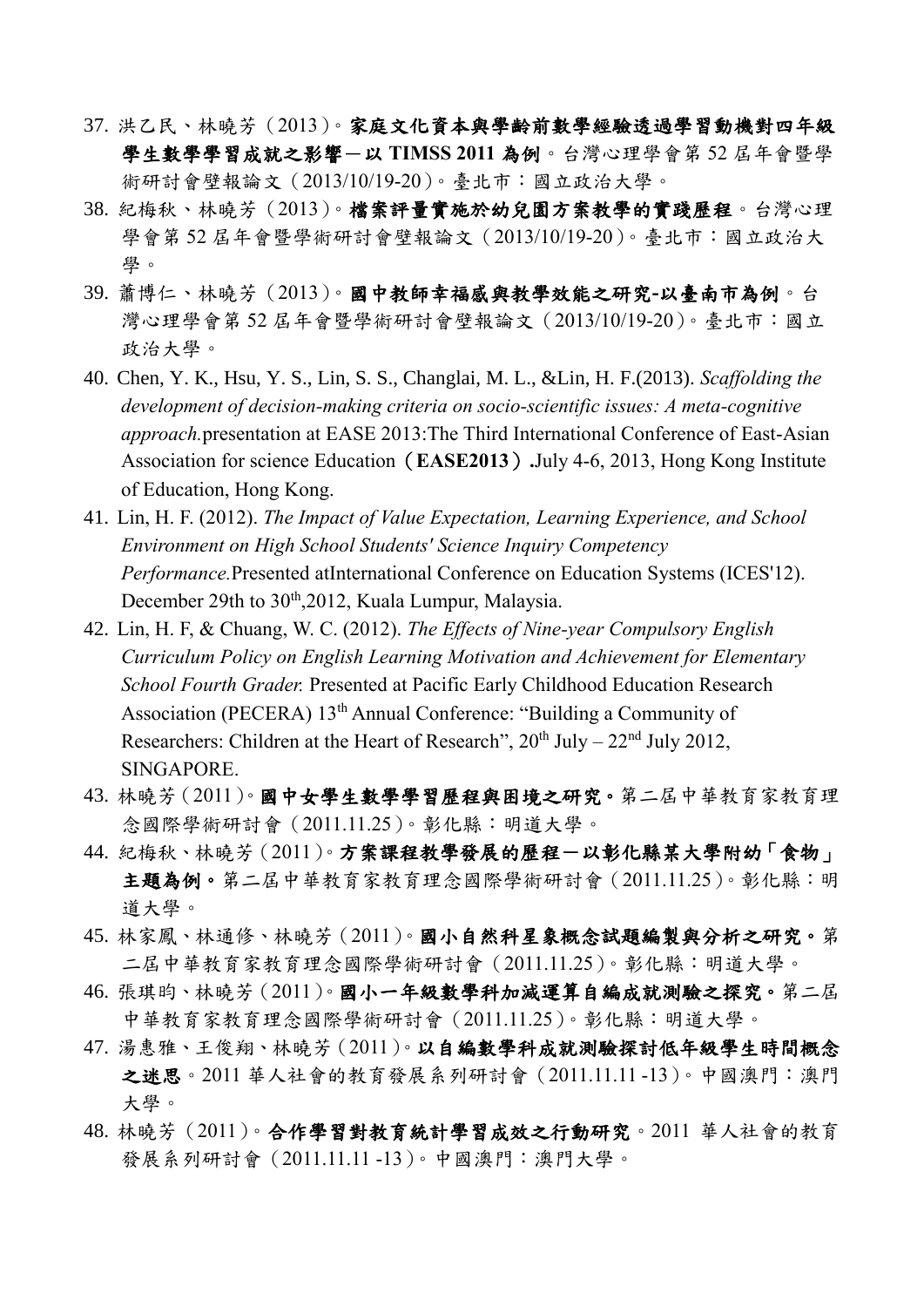- 49. Lin, H. F, & Lou, Y.C. (2011). *A Study of the Effects of Gender Consciousness, Mathematics Learning Experience, and Mathematics Achievement on Educational Expectations of Female Junior High School Students.* Presented at The 9<sup>th</sup> Biennial Conference of the Asian Association of Social Psychology (9<sup>th</sup> AASP, 2011). Jul. 28-31, 2011 in Kunming, China.
- 50. Lai, T. L. & Lin, H.F. (2011). A case study of the differences between experienced and in-experienced math teachers' TPACK. In T. Bastiaens & M. Ebner (Eds.), *Proceedings of World Conference on Educational Multimedia, Hypermedia and Telecommunications 2011*(pp. 3051-3055). Chesapeake, VA: AACE.Jun. 27, 2011– Jul. 01, 2011 in Lisbon, Portugal. (*SCOPUS Conference Indexed)*
- 51. 林曉芳(2011)。以合作式服務學習策略探討大學生在通識課程之學習經驗與省思。 99 學年度中區區域教學資源中心計畫「服務學習學術論壇」宣讀論文(2011/05/27)。 臺中市:逢甲大學。
- 52. 林曉芳(2011)。國中跨年級書信寫作與回饋分享之教學研究。2011 語言、文學課 程與教學學術研討會宣讀論文(2011/05/20)。彰化縣:明道大學人文學院。
- 53. 張慧淳、林曉芳(2011)。運用電子白板融入國小二年級數學科教學成效之研究**-**以 「認識立體形體、容量與重量」單元為例。2011 第三屆科技與數學教育國際學術研 討會(*2011The Third Conference on Technology and Mathematics Educatio*n,TME2011) (2011/04/30-05/01)。臺中市:國立臺中教育大學數學教育學系。
- 54. 林曉芳(2010)。影響中學生科學差異之探討:以臺灣在 **PISA2006** 資料為例。臺灣 心理學會第 49 屆年會壁報論文(2010/11/6-7)。嘉義縣:國立中正大學心理系。
- 55. 葉璿雯、林曉芳(2010)。家庭社經地位、學校生活適應與行為偏差對國中生幸福感 知覺之影響。臺灣心理學會第 49 屆年會壁報論文(2010/11/6-7)。嘉義縣:國立中 正大學心理系。
- 56. 陳莉秧、林曉芳(2010)。青少年同性戀刻板印象與接受度之研究:以彰化縣高中職 學生為例。2010 全國優良體育與教育碩博士論文發表國際學術研討會宣讀論文 (2010.09.27 - 28)。彰化縣:明道大學課程與教學研究所。
- 57. 汪麗花、黃蘭婷、林曉芳(2010)。應用 **S-P** 表分析小一數學科試題之探究。2010 全 國優良體育與教育碩博士論文發表國際學術研討會宣讀論文(2010.09.27 - 28)。彰 化縣:明道大學課程與教學研究所。
- 58. 許漢彬、林麗華、林曉芳(2010)。國小社會領域地理概念評量之研究:以雲林縣家 鄉主題為例。2010 全國優良體育與教育碩博士論文發表國際學術研討會宣讀論文 (2010.09.27 - 28)。彰化縣:明道大學課程與教學研究所。
- 59. 廖思齊、林曉芳(2010)。國小二年級數學自編成就測驗之分析。2010 全國優良體 育與教育碩博士論文發表國際學術研討會宣讀論文(2010.09.27 - 28)。彰化縣:明 道大學課程與教學研究所。
- 60. 黃麗菁、林曉芳(2010)。國小四年級社會領域自編成就測驗試題分析研究。2010 全 國優良體育與教育碩博士論文發表國際學術研討會宣讀論文(2010.09.27 - 28)。彰